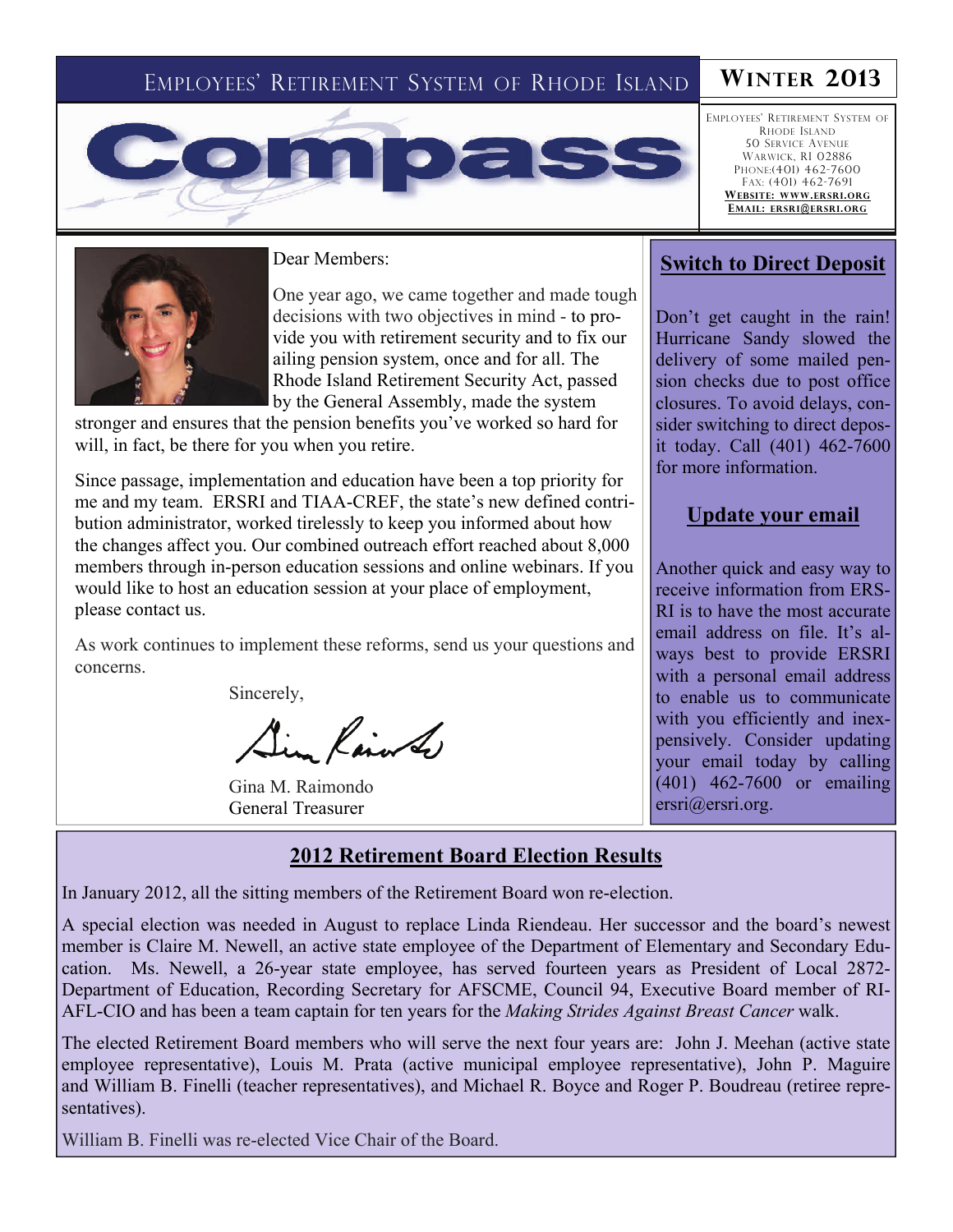#### **Don't risk it!**

If you are participating in Post Retirement Employment (PRE), the law requires that you and your employer report employment status monthly to ERSRI. If you don't report, you risk losing pension benefits.

The monthly reporting forms are available on our website at www.ersri.org. Please do not alter these forms in any way, as altered forms will no longer be accepted.

If the type of employment you are participating in is not listed on the form or if you have any questions relating to PRE, please call, write, or email our office.

**Myth**: Retirees who work as consultants or for corporations do not need to report their employments under the PRE law.

**Fact**: Retirees working as consultants or for a corporation are NOT excluded from PRE laws and must report and adhere to the PRE law.

EMPLOYEES' RETIREMENT SYSTEM OF RHODE ISLAND 50 SERVICE AVENUE WARWICK, RI 02886 PHONE: (401) 462-7600 FAX: (401) 462-7691 WEBSITE: WWW.ERSRI.ORG EMAIL: ERSRI@ERSRI.ORG

## **Free financial counseling**

TIAA-CREF recently opened an office in Providence to better serve you and to help you manage your new defined contribution plan. Through a Member Services benefit, now you can take advantage of TIAA-CREF's free one-onone financial counseling sessions. Financial counselors provide a holistic review of your finances and offer expert advice, free of charge.

You can call (800) 897-1026 or visit www.tiaa-cref.org/ri to learn more and schedule your personal session.

#### **Update your beneficiary information**

By law, ERSRI is required to pay the person who a member has named on the beneficiary nomination form, even in case of divorce or a predeceased beneficiary (in which case payment would be made to a member's estate). Plan ahead and avoid complication by updating your beneficiary information. Call  $(401)$  462-7600 or email ersri $@$ ersri.org

### **Disability Hotline**

In September 2012, Treasury, along with the Attorney General's office, launched a disability hotline as a way for you to report incidents of disability pension abuse. For the first time, you have the ability to take direct action and help fight fraud. If you have concerns about disability fraud, please call the hotline at (401) 462-TIPS (462-8477).

#### **Improving technology**

ERSRI is continuing to make strides toward making sure the retirement system is operating efficiently for you. The retirement system is now moving forward to replace its aging pension administration computer platform. Morneau Shepell will work with ERSRI to design and build a new platform that will allow you to check all of your retirement benefits in one place, including your pension, defined contribution plan and health-care account. The new platform will also allow for better financial controls and reporting.

#### **Rhode Island Retirement Security Act lawsuit update**

In June 2012, five cases were brought by certain retired state employees, associations of retired state and municipal employees, and labor organizations on behalf of their members challenging the General Assembly's enactment in November 2011 of the Rhode Island Retirement Security Act (RIRSA). The Employees' Retirement System of Rhode Island is a named defendant in the litigation.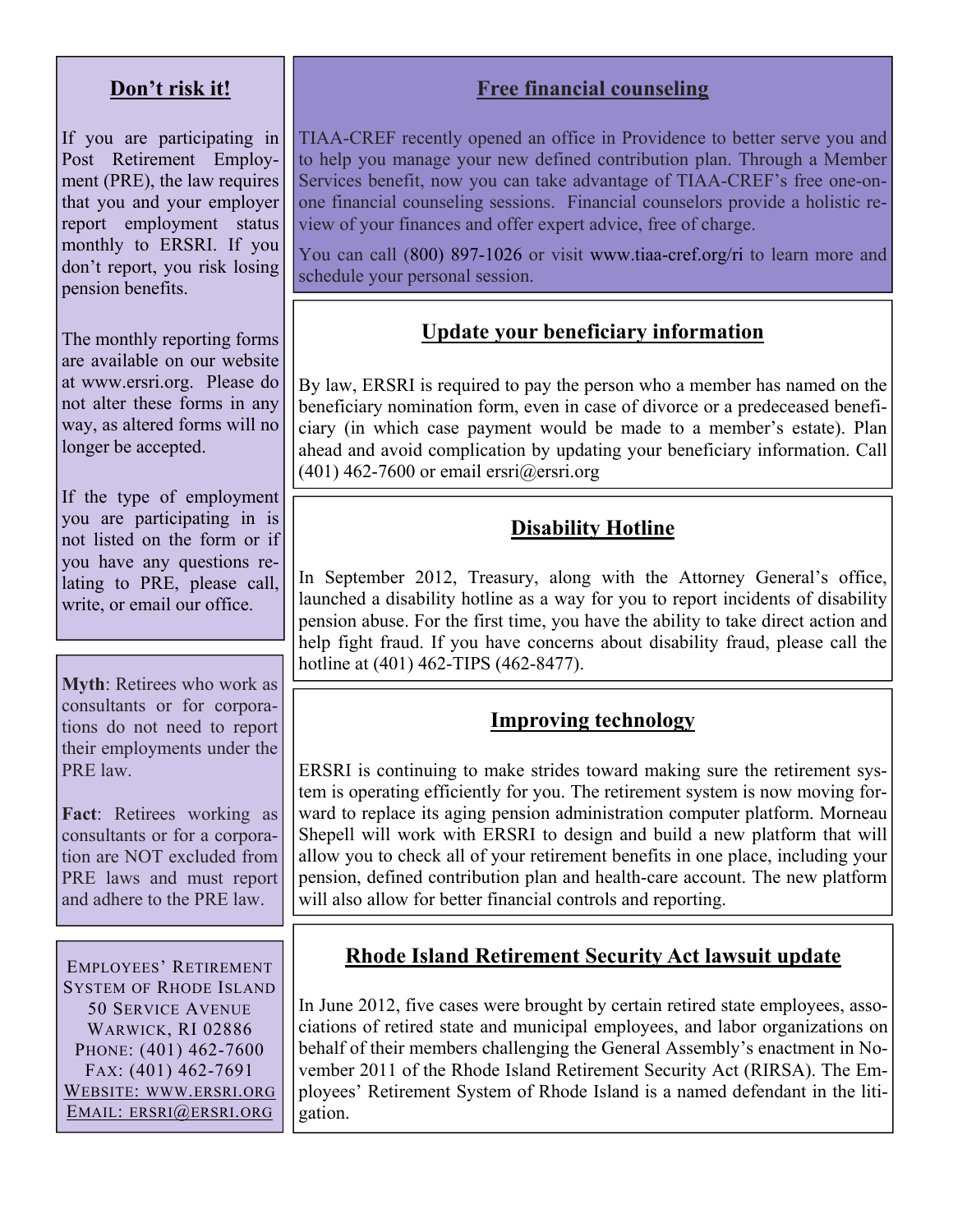# **READING YOUR 1099-R FORM FOR 2012**

You should receive your 2012 1099-R form by mail by the end of January 2013. The form provides the details concerning the benefit distributions you received during the 2012 tax year and should be used in filing your 2012 federal income taxes. If you have any questions, please call ERSRI at (401) 462-7600.

*Special Note*: *The address shown on the 1099-R which you will receive will be the current address of record which the Employees' Retirement System of Rhode Island has on file when the forms are processed in January. If this address is incorrect, you may change the address on-line at www.ERSRI.org or submit a written request with your signature to change the address.* 

| <b>Box 1</b> contains the sum of all the                                                         |  | CORRECTED (if checked)                                                          |                            |                      |                                              |                                                |               |                                                                               |  |
|--------------------------------------------------------------------------------------------------|--|---------------------------------------------------------------------------------|----------------------------|----------------------|----------------------------------------------|------------------------------------------------|---------------|-------------------------------------------------------------------------------|--|
| benefit payments (before taxes)                                                                  |  | PAYER'S name, street address, city, state, and <sup>7IP</sup> code              |                            | 1 Gross distribution |                                              | OMB No. 1545-0119                              |               | <b>Distributions From</b><br>Pensions, Annuities,                             |  |
| you received in 2012.                                                                            |  |                                                                                 |                            |                      | Taxable amount                               | 2012                                           |               | <b>Retirement or</b><br><b>Profit-Sharing</b><br>Plans, IRAs,                 |  |
|                                                                                                  |  |                                                                                 |                            | 2a                   |                                              |                                                |               | Insurance<br>Contracts, etc.                                                  |  |
| <b>Box 2a</b> contains the sum of your<br>2009 benefit payments minus                            |  |                                                                                 |                            |                      | Taxable amount                               | Form 1099-R<br>Total                           |               | Copy B                                                                        |  |
|                                                                                                  |  | PAYER'S federal identification                                                  | RECIPIENT'S identification |                      | not determined                               | distribution                                   |               | <b>Report this</b>                                                            |  |
| your non-taxable monthly exclu-                                                                  |  | number                                                                          | number                     | 3                    | Capital gain (included<br>in box 2a)         | Federal income tax<br>4<br>withheld            |               | income on your<br>federal tax                                                 |  |
| sion amounts*.                                                                                   |  |                                                                                 |                            |                      |                                              |                                                |               | return. If this<br>form shows                                                 |  |
|                                                                                                  |  | RECIPIENT'S name                                                                |                            |                      | 5 Employee contributions<br>/Designated Roth | 6 Net unrealized<br>appreciation in            |               | federal income<br>tax withheld in                                             |  |
| <b>Box 4</b> contains the total amount                                                           |  |                                                                                 |                            |                      | contributions or<br>insurance premiums       | employer's securities                          |               | box 4, attach<br>this copy to<br>your return.                                 |  |
| of money withheld from your ben-<br>efit payments in 2012 based on<br>your withholding election. |  | Street address (including apt. no.)                                             |                            |                      | Distribution<br>IRA/                         | 8 Other                                        |               |                                                                               |  |
|                                                                                                  |  |                                                                                 |                            |                      | SEP/<br>code(s)<br>SIMPLE                    | S                                              | $\frac{0}{0}$ | This information is<br>being furnished to<br>the Internal<br>Revenue Service. |  |
|                                                                                                  |  | City, state, and ZIP code                                                       |                            | 9а                   | Your percentage of total<br>distribution     | 9 <sub>b</sub><br>Total employee contributions |               |                                                                               |  |
| <b>Box 5</b> contains the sum of your                                                            |  | 1st year of desig. Roth contrib.                                                |                            |                      | 10 State tax withheld                        | 11 State/Payer's state no.                     |               | 12 State distribution                                                         |  |
| non-taxable monthly exclusions                                                                   |  |                                                                                 |                            |                      |                                              |                                                |               |                                                                               |  |
| for 2012.                                                                                        |  | Account number (see instructions)                                               |                            |                      | 13 Local tax withheld                        | 14 Name of locality                            |               | 15 Local distribution                                                         |  |
|                                                                                                  |  | Form 1099-R                                                                     |                            |                      |                                              |                                                |               |                                                                               |  |
| <b>Box 7</b> contains the IRS code iden-                                                         |  | Department of the Treasury - Internal Revenue Service                           |                            |                      |                                              |                                                |               |                                                                               |  |
| tifying the type of distribution you                                                             |  | The "monthly exclusion amount" or "monthly exclusion" is the part of your       |                            |                      |                                              |                                                |               |                                                                               |  |
| received. The list below provides                                                                |  | benefit on which you have already naid taxes. If you made any after-tax contri- |                            |                      |                                              |                                                |               |                                                                               |  |

*henefit on which you have already paid taxes.* If you made any after-tax contri*buƟons to your ERSRI account — for example, regular contribuƟons you made before 1986 or through a buyback of service Ɵme — then you do not have to pay taxes on that part of your benefit. The non‐taxable porƟon is listed in Box 5.*

The codes below are found in Box 7 and indicate the type of benefit being reported to IRS:

1 – Partial service retirement distribution being paid to a member who is under age 59 1/2 on December 31st of the *tax year being reported.*

2 – Service retirement or Pre-Retirement death benefit distribution being paid to a member who is under 59 1/2 on *December 31st of the tax year being reported*

*3 – Disability reƟrement distribuƟon.*

*an explanaƟon of the codes used*

*by ERSRI.* 

4 – Indicates the amount reported is a death benefit lump sum distribution made to a decedent's beneficiary or survi*vor, including their trust or estate.*

4G – Indicates the amount reported is a death benefit distribution which was a direct rollover distribution to a tax*sheltered annuity or a tradiƟonal IRA.*

*7 – Normal distribuƟon*

7A - For participants born before January 2, 1936, or their beneficiaries to indicate the distribution may be eligible for the 10-year tax option method of computing the tax on lump-sum distributions (Form 4972, Tax on Lump-Sum Distri*buƟons)*

G - Distribution Code G represents amounts that you elected to roll over to another qualified retirement account, such as an Individual Retirement Account (IRA). ERSRI transferred these funds to the financial institution as directed by *you.*